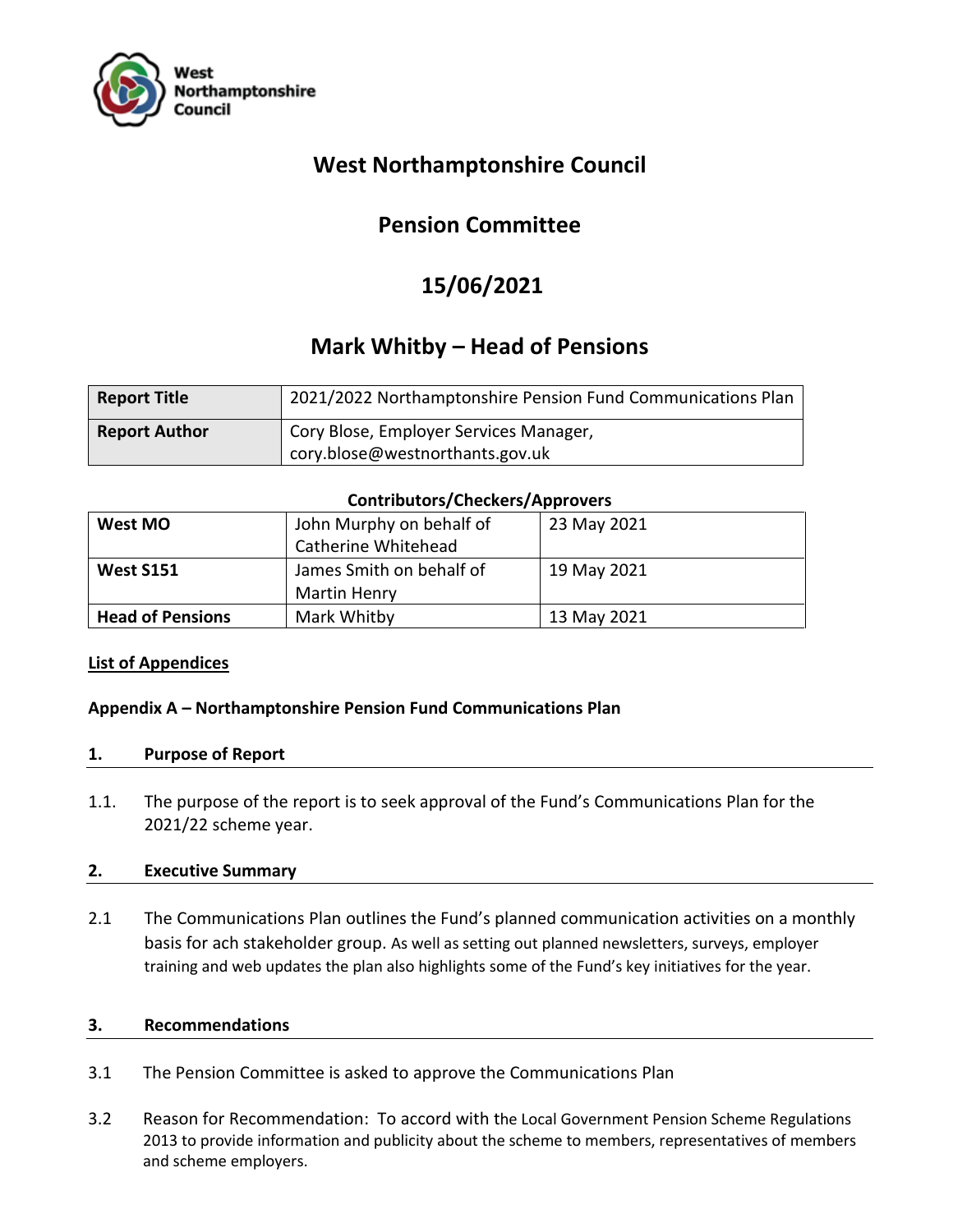#### **4. Report Background**

- 4.1 Regulation 61 of the Local Government Pension Scheme Regulations 2013 state that an administering authority must prepare, maintain and publish a written statement setting out its policy concerning communications with members and scheme employers. The Pension Committee approved a Communications Strategy on 16 October 2020.
- 4.2 The Communications Plan for 2021/22 details the communications activities to be undertaken within the scheme year and has been prepared in line with the Strategy.

#### **5. Issues and Choices**

- 5.1 The Communications Plan included as Appendix A outlines the Fund's planned communication activities for the year, on a monthly basis, for each of the Fund's stakeholders.
- 5.2 The Communications Plan highlights Fund activities to communicate the local government reorganisation to members and employers including new contact details and branding.
- 5.3 This also created an opportunity to encourage more members to sign up to their online pension account to help them manage and keep track of their pension benefits and personal information.
- 5.4 It also includes plans to consult with members and employers on changes to the Fund's Investment Strategy Statement and Funding Strategy Statement.
- 5.5 The plan also includes timings for issuing statutory communications and cyclical newsletters, surveys, employer training, and web updates.

#### **6. Implications (including financial implications)**

#### 6.1 **Resources and Financial**

- 6.1.1 There are no direct finance and resourcing implications of this plan. Ongoing communication costs are picked up in the administration budget.
- 6.1.2 The Fund's drive to increase electronic communications should save costs in the long term.
- 6.2 **Legal**
- 6.2.1 Not applicable.

#### 6.3 **Risk**

6.3.1 The administering authority is required by legislation to prepare, maintain and publish a written statement setting out its policy concerning communications with members and scheme employers.